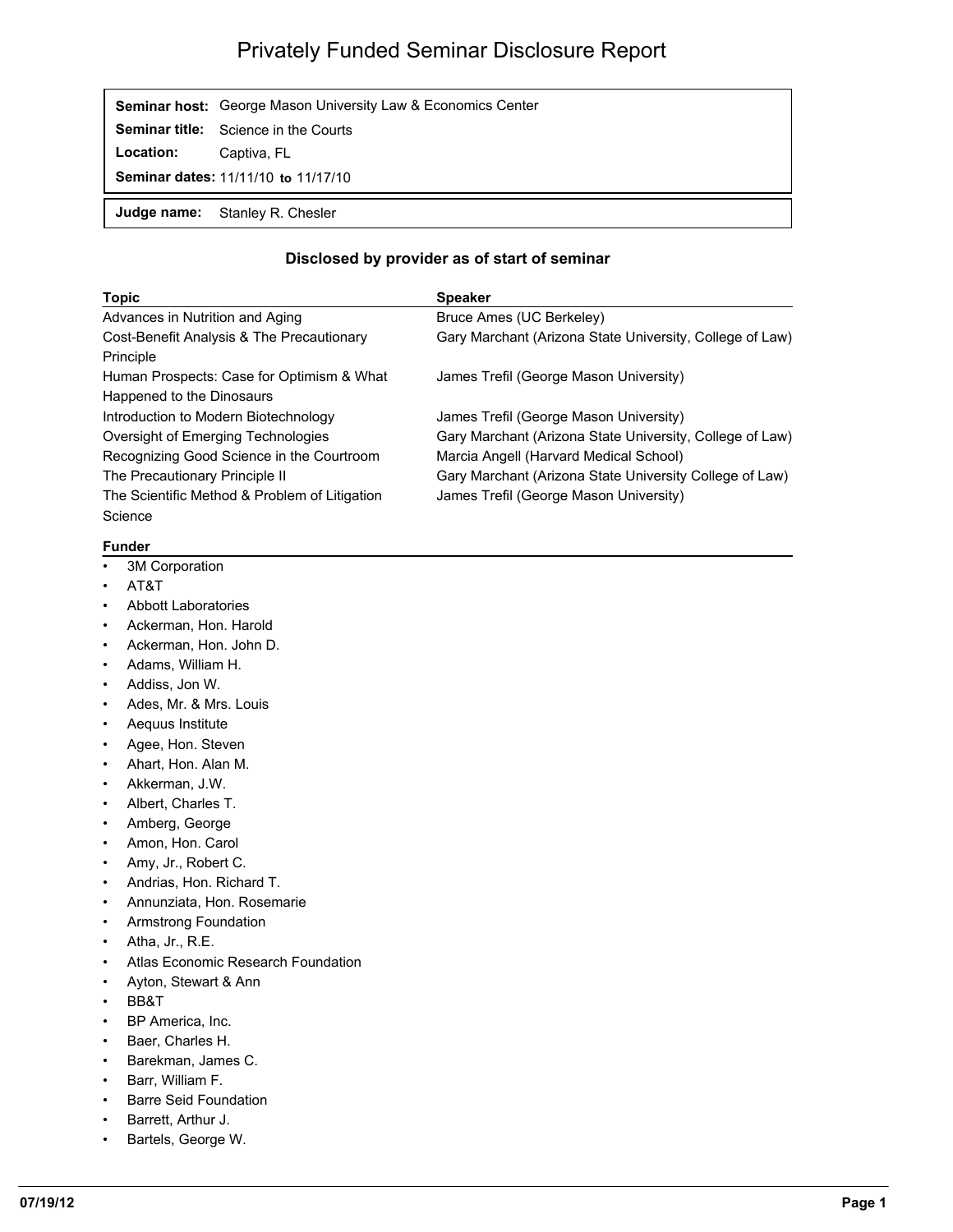- Bartz, Fred
- Batchelder III, Hon. William G.
- Batchelder, Hon. Alice M.
- Bednarz, Gregory & Jacquelyn
- Beghe, Hon. Renato
- Bell, Barbara
- Benton, William M.
- Berrigan, Hon. Helen G.
- Berry, Hon. Janis
- Biggers, Jr., Hon. Neal B.
- Bilyeu, Lois E.
- Boles, Kenneth
- Boon, Jean P.
- Boulton, Craig
- Bowers, David H.
- Bowie, Hon. Peter
- Brandon, Barbara B.
- Brister, Hon. Scott
- Bristol, Edgar H.
- Brown, Charline H.
- Brown, Hon. Jerry
- Brown, Hon. Joe B.
- Brown, W. Cavett
- Browning, Hon. Edwin
- Brunswick Corporation
- Buckley, Hon. John T.
- Bucklin, Russell L.
- Buentemeier, Barbara
- Buettner, Hon. Kenneth L.
- Burdette, Charles B.
- Bush, Hon. Donald
- Byington, S. John
- CIGNA Corporation
- Caddel, Hon. Jack
- Cameron, Duncan J.
- Camp, Hon. Jack
- Campbell, Harold F.
- Carman, Hon. Gregory W.
- Casey, E.M.
- Casey, Joseph K.
- Castagna, Hon. Bill
- Castle Rock Foundation
- Cathell, Hon. Dale R.
- Cecchi, Giuseppe
- Charles G. Koch Charitable Foundation
- Chmura, Donald H.
- Cinader, Arthur
- Clare, David
- Clark, Richard G.
- Claude Lambe
- Cleland, Allan R.
- Coca-Cola Company
- Collier, Hon. Lacey A.
- Commonwealth of VA Tax Donations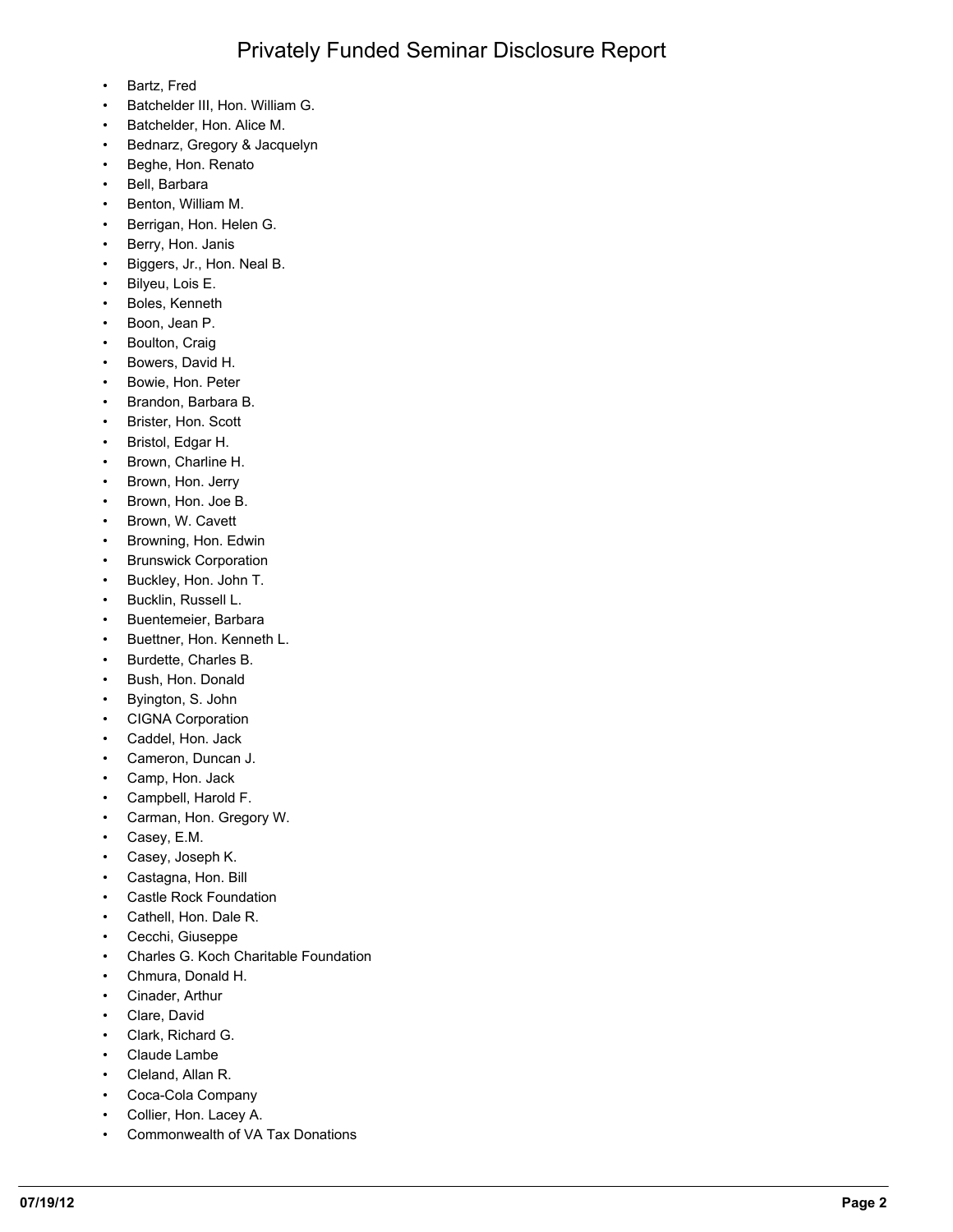- Connelly, John P.
- Cook, Randall D.
- Cooke, Col. Phillip (Ret.)
- Corrigan, Hon. Maura T.
- Cortopassi Institute
- Counts, Doyle C.
- Cowen, Hon. Robert E.
- Cramer, Philip
- Crantz, Lois
- Crausway, Theodore, J.
- Crisp, Charles R.
- Crook, Malcolm S.
- Crossman, Robert H.
- Crowley, James L.
- Cummingham, Robert A.
- Curtin, Hon. John T.
- Custer, M.A.
- Cutting, Brig. Gen. Robert
- Dale, Madeline M.
- Daubert, C.H.
- David Stone Foundation
- Davis, Hon. Eugene
- Dawson, Hon. Robert T.
- DeMoss Jr., Hon. Harold R.
- DeVasto, Hon. Diane
- Decker, John T.
- Dimick, Alan
- Doctors Group
- Doner, Diane E.
- Donnelly, Justine
- Donors Trust
- Dow Chemical Company
- Doyle, Hon. Robert
- Doyle, Jr., Allan
- Dunk, John S.
- Duplantier, Hon. Adrien
- Duplantier, Sally
- Earhart Foundation
- Earl Lairson & Co., PC
- Eby, Edward
- Eddy, Marjorie C.
- Edenfield, Hon. B. Avant
- Edmonds, Hon. William L.
- Edwards Family Trust
- Eginton, Hon. Warren W.
- Eisele, Hon. G. Thomas
- Enger, Hal A.
- Exxon Mobil Corporation
- Fallon, Hon. Eldon
- FedEx Corporation
- Fehsenfeld, John A.
- Feldman, Hon. Joel M.
- Fieser, Mr. & Mrs. Everett
- Finch Trust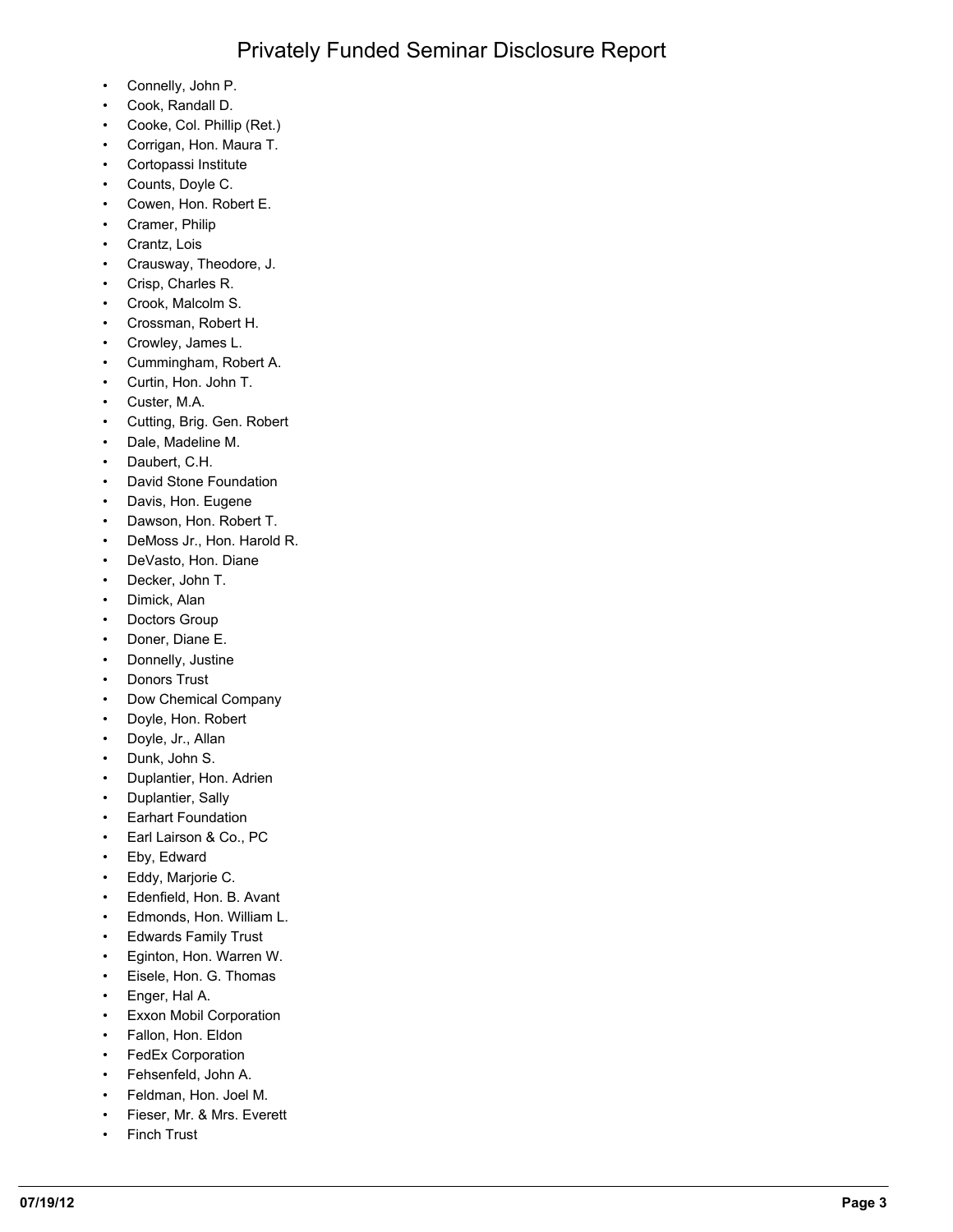- Fischer, Hon. John
- Fisher, Robert D.
- Fitzgerald, Nancy
- Fitzsimmons, Richard D.
- Flemming, George A.
- Fletcher, Robert
- Floyd, Stuart F.
- Forshagen, Douglas
- Fortik, Dale V.
- Foster, Hon. Kennard P.
- Freeman, Lynn A.
- Friedlander, Hon. Ezra H.
- Frost, Jerrold A.
- Gaby Foundation
- Gadola, Hon. Paul V.
- Galic, George
- Galway, Hon. Richard E.
- Gannett, Priscilla
- Gannett, Robert
- Gardner, Elizabeth & George
- General Motors Corporation
- Gibbs, Jr., Ray A.
- Gilder Foundation
- Gillette Company
- Gillmor, Hon. Helen
- Gilroy & Lillian Roberts Charitable Foundation
- Ginsburg, Hon. Douglas
- Goldenhersh, Hon. Richard P.
- Goldman, Morton
- Good, Ruth
- Goodrich Foundation
- Goolsby, Jr., Hon. C. Tolbert
- Gorder, Sr., Charles F.
- Gose, John
- Graves, Hon. J. William
- Greaney, Hon. John
- Green, Howard
- Gregory, John G.
- Griesa, Hon. Thomas
- Griffin, Dr. & Mrs. Marion
- Griffith, Hon. Sam
- Groben, Scott G.
- Grometer, Hon. Peter
- Gustafson, Col. Gerald (Ret.)
- Guthrie, Edward E.
- Haab, Keturah
- Hackney, T. Morris
- Halderson, James & Norma
- Hall, Elizabeth A.
- Hamilton, J. Kern
- Hannay, Robert E.
- Hathaway, John F.
- Haverly, Clarence A.
- Hayes, Carol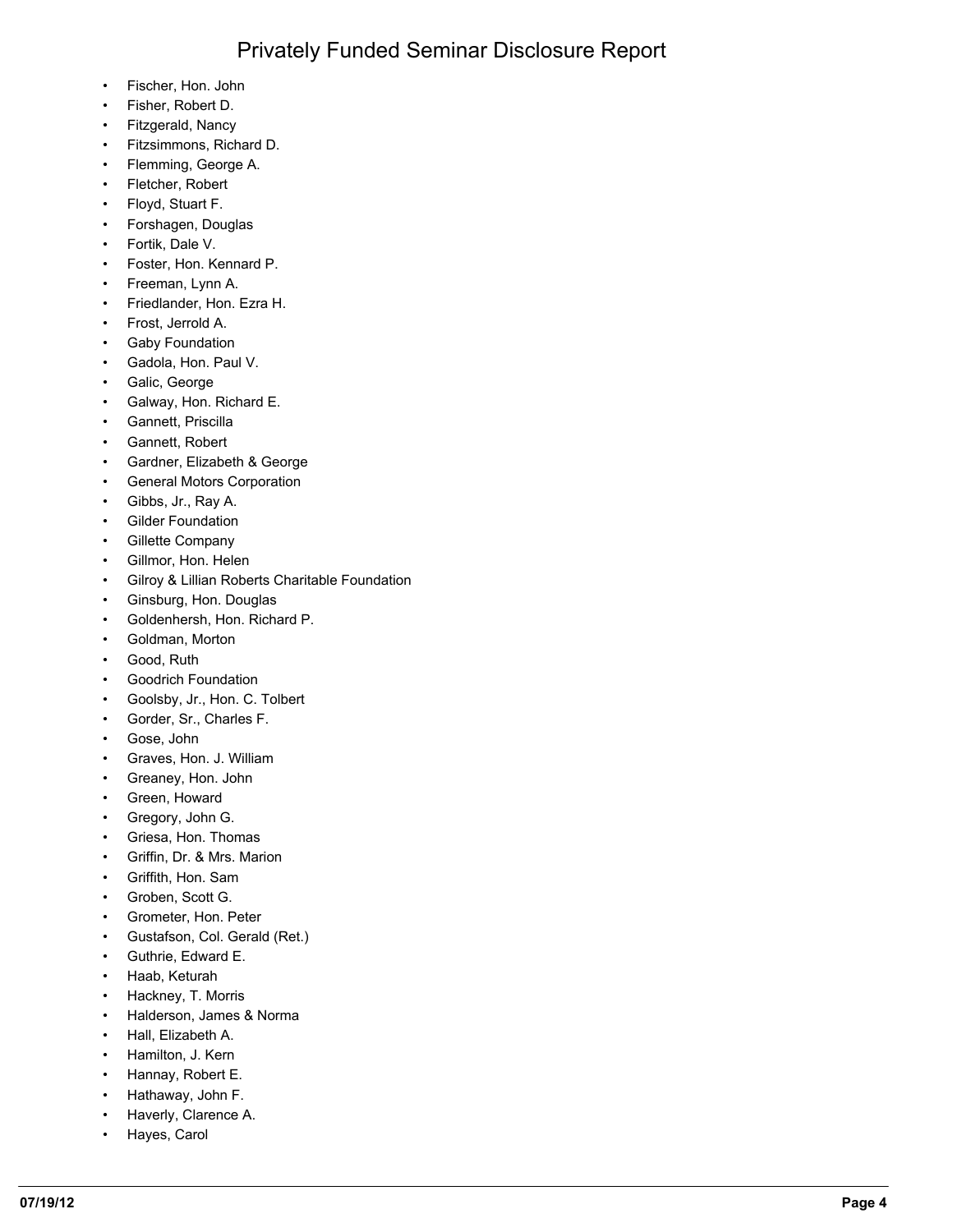- Hayes, J.A. & Sally
- Hazel, Jr., John T.
- Hebebrand, Dorothea
- Heers, Margarte B.
- Hendricks, Doris T.
- Henry, Hon. Robert H.
- Henry, William
- Herald, Richard & Rilla
- Hershey Land Company
- Hesse, Mr. & Mrs. Christopher
- Hiller, Jaren E.
- Hobbs, Theodore
- Hogue, Barbry
- Holmes, Hon. Mark
- Howard, Edgar Lee
- Huebner, Earl
- Hughes, Hon. Lynn N.
- Hunter, Hon. Robert
- Hutchison, Charles R.
- Hynek, Robert J.
- Imhoff, Joan
- Income and Capital Growth Strategies, Inc.
- Innes, William B.
- Ivans, Rebecca
- J.E. & Majorie B. Pittman Foundation
- J.P. Humphreys Foundation
- Jackson, Col. Willie
- Jackson, Hon. Barbara
- Jacobsen, Bruce C.
- James E. Budde Trust
- Janderona, Don
- Jarvis, Carol
- Jarvis, Jr., M.R.
- Jefferson, Hon. Wallace B.
- Jenney, Jr., William Willis
- John M. Olin Foundation
- John William Pope Foundation
- Johnson & Johnson
- Johnson, Dr. Marlin
- Johnson, Hon. Cheryl A.
- Johnston, Frederick E.
- Jones II, R. Roy
- Jones, Clayton
- Jones, Hon. Edith H.
- Jones, Hon. Robert C.
- Joplin, Hon. Larry E.
- Jordan, Horace W.
- Joyner, Jr., James M.
- Jubelirer, Hon. Renee Cohn
- Kandel, Eugene C.
- Karmeier, Hon. Lloyd
- Kathryn W. Davis Foundation
- Kayser Family Foundation
- Keller, Hon. Sharon F.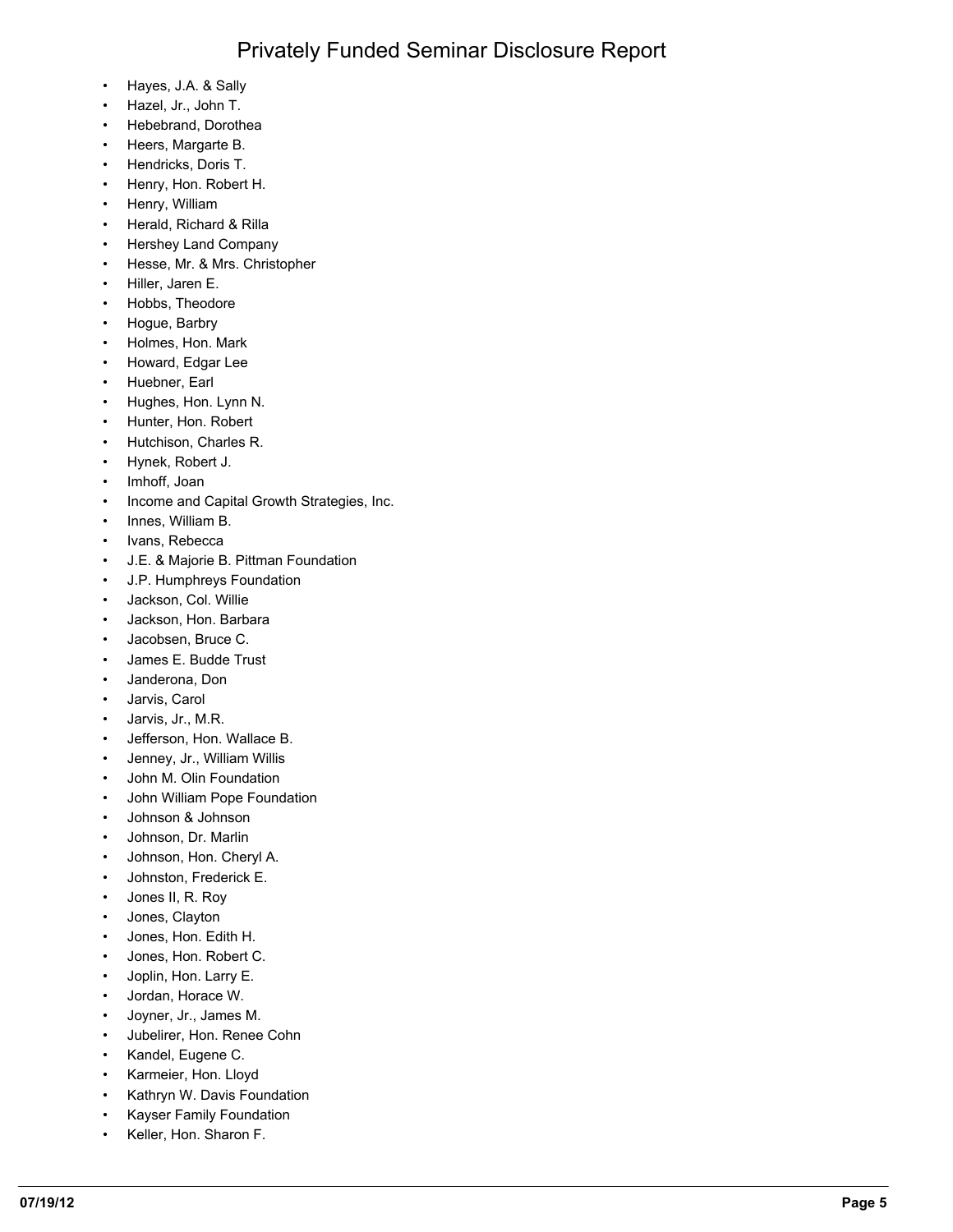- Kendall, Linda G.
- Kepple, Charles D.
- Kern III, Hon. John W.
- Keyes, Hon. Evelyn
- Kinard Jr., Hon. Ernest J.
- King, Hon. Warren R.
- Kinsley, Jr., Richard N.
- Kircher, Carl J.
- Klein, Hon. Christopher M.
- Kleinfeld, Hon. Andrew
- Knott, James & Betty
- Kocoras, Hon. Charles P.
- Koegel, Albert J.
- Kolntak, Stanley F.
- Kornmann, Hon. Charles B.
- Kremer, W.H.
- Krumme, Robert C.
- Kuhn, Anne C.
- Lafferty Family Living Trust
- Laidig, John F.
- Lambert, Dorothy
- Lancelotta, Victor J.
- Landry, Preston
- Leavens, Harold W.
- Leavitt, Hon. Mary Hannah
- Leffler, Kathy
- Levy, Robert A.
- Liebert, James
- Lilly Endowment, Inc.
- Lindblom, Andrew
- Lindecamp, Charles J.
- Littlefield, Wilbur
- Locke, William G.
- Long, Robert
- Lorenz, Donn & Alonah
- Lynde and Harry Bradley Foundation
- MacFadden, Richard E.
- Magnuson, Hon. Paul A.
- Maloney, John
- Maness, Marilyn S.
- Manning, Hon. Blanche M.
- Martini, Hon. William J.
- Mason, Margaret E.
- Mathiowetz, Mary Lou
- Maxwell, Leroy S.
- May & Stanley Smith Charitable Trust
- Mayer, Col. & Mrs. Jack
- McAnany, Hon. Patrick D.
- McBryde, Hon. John H.
- McCall, Hon. Terry
- McCooe, Hon. William P.
- McCrillis, John C.
- McCurn, Hon. Neal P.
- McDill, Raymond P.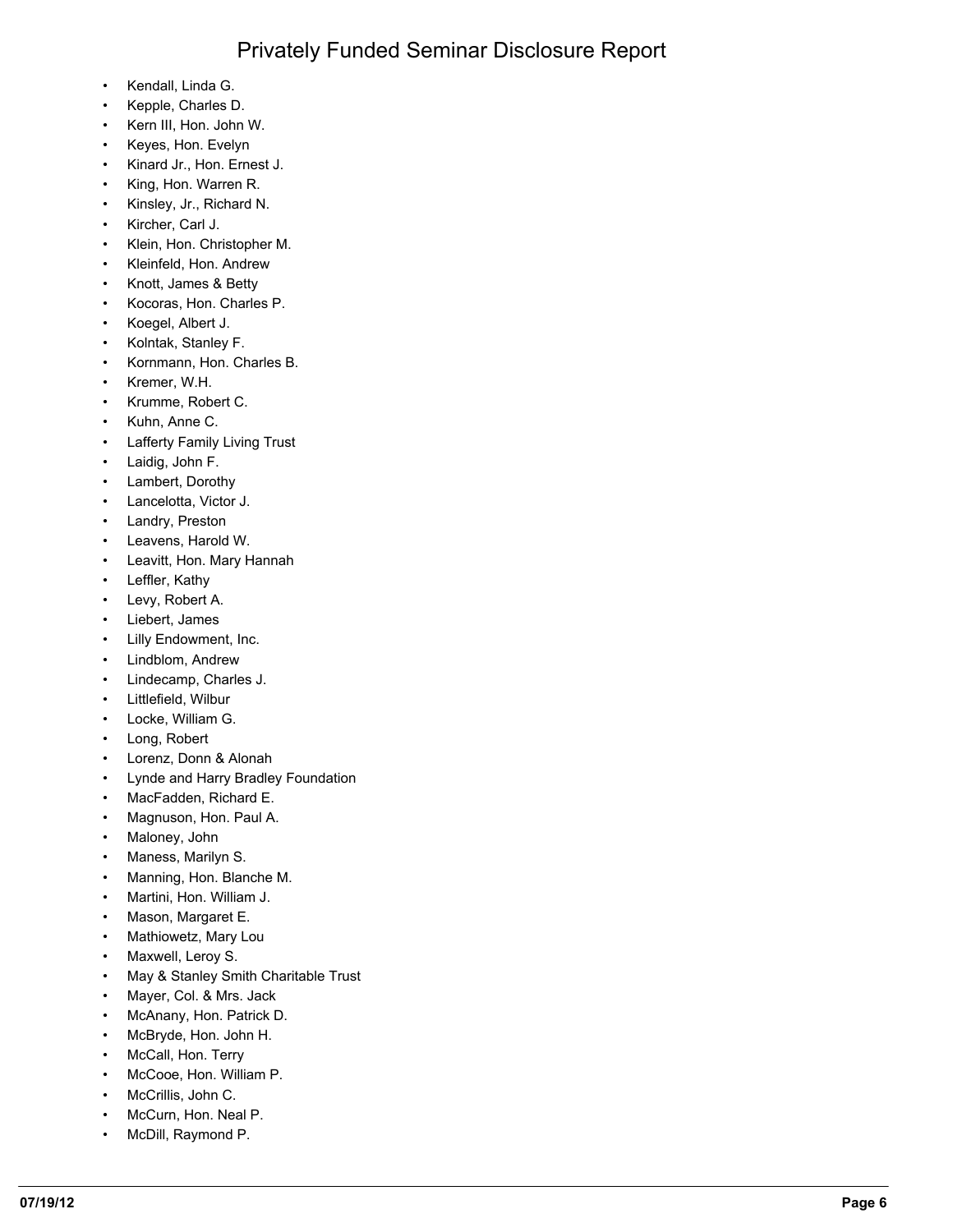- McEwen, Hon. Stephen, Jr.
- McGraw, Mr. & Mrs. Billy
- McKenna, Philip M. Foundation
- McLaren, John M.
- McLendon, Howard & Sara
- McLuckie, Norbert J.
- MeadWestvaco
- Mellgren, John
- Meredith Mallory, Jr. Investments
- Meskill, Hon. Thomas J.
- Miller, Herbert W.
- Miller, Kendall C.
- Mills, Hon. Richard H.
- Monaco, Hon. David A.
- Monroe, Jr., James
- Montali, Hon. Dennis
- Moon, Eric & Marlene
- Moore, Allan
- Moore, Dr. Thomas P.
- Moore, Wendell D.
- Morgan, Capt. Robert V.
- Moshofsky, William J.
- Moulds, Hon. John
- Mueller, Wesley
- Munz, Karl F.
- Muris, Hon. Timothy
- Murphy, Hon. Michael
- Murphy, Hon. William
- Nardelli, Hon. Eugene L.
- Naugle, Hon. David N.
- Neely, James V.
- Nevas, Hon. Alan H.
- Newell, Jr., Winston B.
- Newman, Hon. Pauline
- Nicholas Martini Foundation
- Nieman, Wilbur
- Nimmer, E.
- Niskanen, William
- Nixon, Charlie
- Nowrasteh, Cyrus
- Oblon, Spivak, McClelland, Maier & Neustadt
- Ogints, Nathan
- Ohrstrom, Gerry
- Olson, Dorothy M.
- Orfinger, Hon. Richard
- Orme, Hon. Gregory K.
- Osteen, Hon. William
- O'Connor, Charles W.
- O'Connor, Hon. Eileen
- O'Dell, Stewart I.
- O'Donnell, Hon. Terrence
- O'Rourke, Hon. Terry B.
- Painter, Hon. David
- Parker Jr., Hon. Barrington D.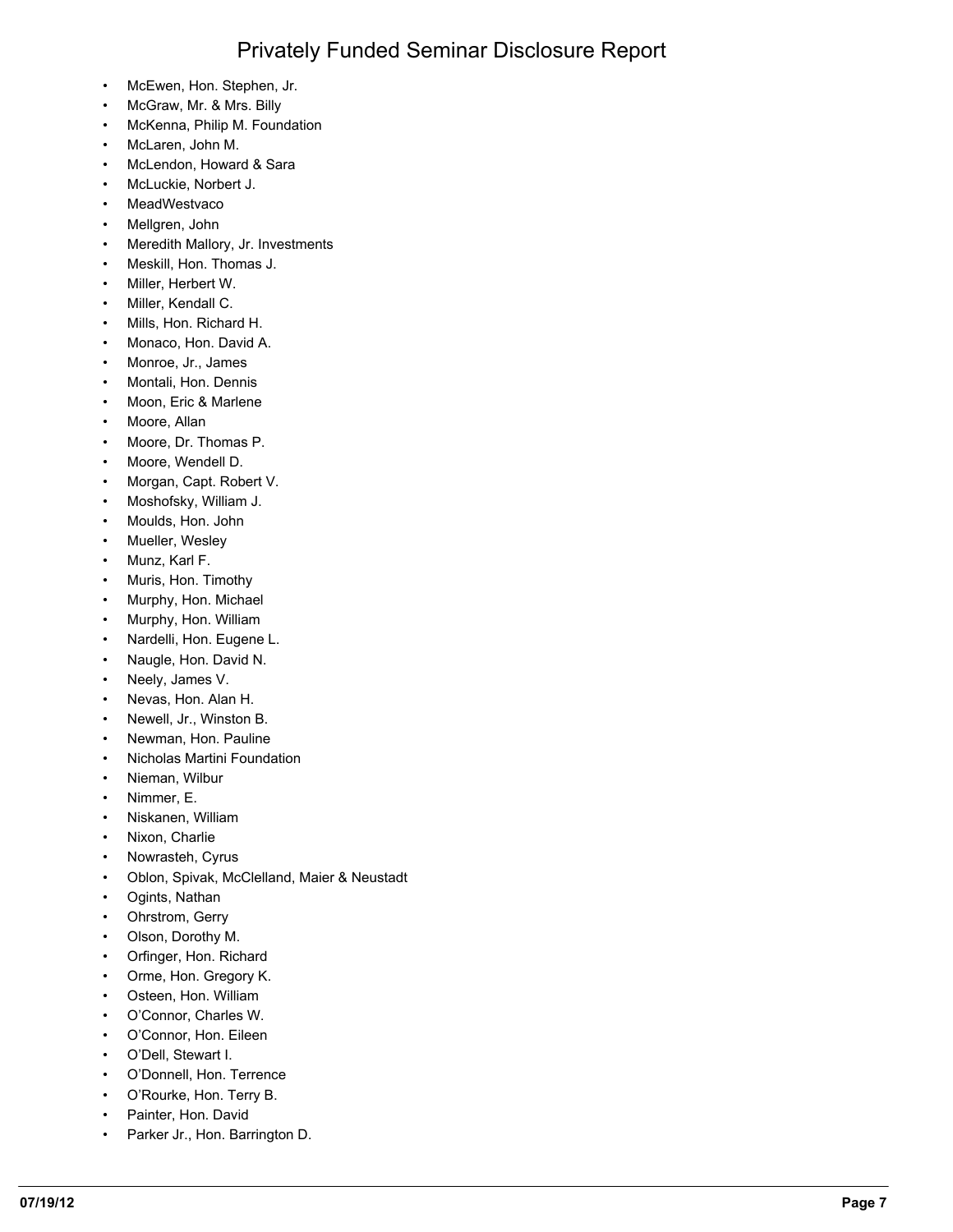- Pasadena Community Foundation
- Patterson, Richard
- Pearson, Durk
- Pegg, A. William
- Penney, Dr. L.L.
- Pepe, Hon. Steven D.
- Pepsico Inc.
- Pesce, Hon. Michael L.
- Peterson, Joy
- PetroMina, LLC
- Pfizer, Inc.
- Pierce, James M.
- Pleicones, Hon. Costa M.
- Poitras, Edward W.
- Pollack, Dorothy
- Property and Casualty Ins. Assn.
- Prothro, Ann
- Pruett, William
- Rademacher, Lon D.
- Rafeedie, Hon. Edward
- Raggi, Hon. Reena
- Raker, Hon. Irma S.
- Ramirez, Hon. Juan
- Randall, Hon. R.A.
- Randolph Foundation
- Rapp, Hon. Keith
- Rawn, Russell & Betty Anne
- Read, Paul & Elizabeth
- Real, Hon. M.L.
- Reebie, Robert S.
- Reite, Charles
- Restani, Hon. Jane A.
- Rice, Sandra
- Riegle, Jr., John & Joyce
- Riggs, Hon. R. William
- Rocco, Hon. Kenneth A.
- Rodkey, Grant V.
- Rodney Fund, The
- Roe Foundation
- Rohde, Lynn O.
- Rose, David
- Rose, Leslie
- Rosen, Hon. Gerry E.
- Ross, Hon. Herb
- Roth, Nancy B.
- Roy, Jacques
- Royal, Ellen
- Rubel, Janice B.
- Sadler, Ellen R.
- Samuel Roberts Noble Foundation, Inc.
- Sanderson, Hon. William
- Sarah Jane Humphreys Foundation, Inc.
- Sarah Scaife Foundation, Inc.
- Sawyer, Hon. David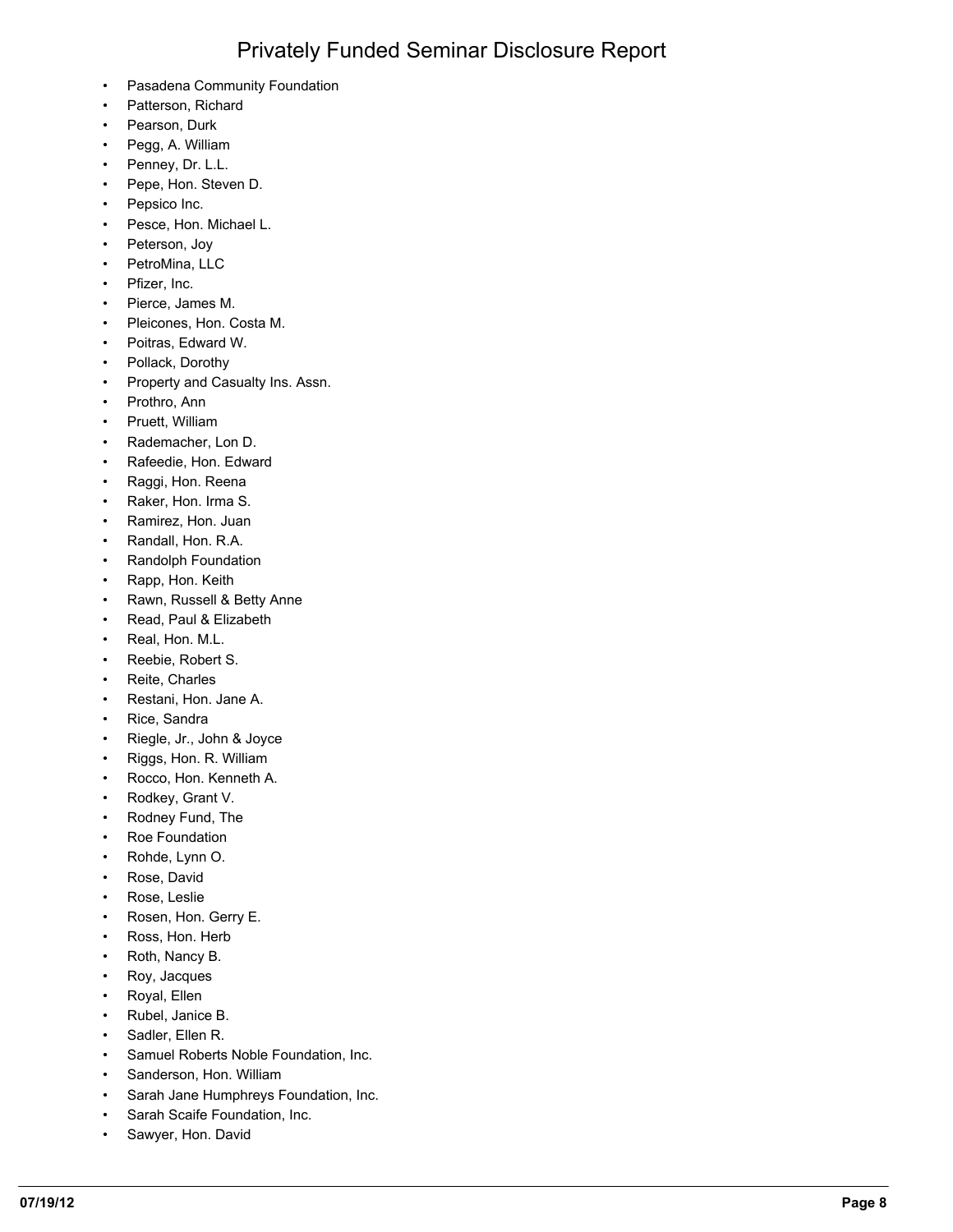- Schiele, George & Joan
- Schildwachter, Jr., Daniel A.
- Schimmick, Sr., Robert
- Schluter, Jr., Frederic E.
- Scott, Dr. Penelope P.
- Scott, Eva
- Scott, Hal
- Searle Freedom Trust
- Seavello, Dominick A.
- Serna, Hon. Patricio
- Seydel, John
- Sharp Foundation
- Sharp, Hon. Allen
- Shaw, Sandy
- Shefflette, Lois A.
- Shelby Cullom Davis Foundation
- Shell Oil Company
- Sills, Hon. David G.
- Simon, Hon. Paul J.
- Skinner, Darrell R.
- Skousen, Royal J.
- Slabach, Rosanna
- Slater, Hon. Kent
- Smith Revocable Family Trust
- Smith, Hon. Leslie C.
- Smith, Hon. Loren A.
- Smith, James C.
- Smith, William D.
- Smyth, H. Gordon & Mary
- Sonderby, Hon. Susan
- Sondock, Clifford & Debra
- Spence, Corrine
- Spencer, Thomas F.
- Spikes, Warren
- Spolzino, Hon. Robert A.
- Spomer, Hon. Stephen
- Stafford Jr., Hon. William H.
- Stagg, Hon. Tom
- State Farm Insurance Companies
- Steeh, Hon. George Caram
- Stein, Dr. Daniel T.
- Stilwell, Hon. Samuel
- Stone, Maj. Donald (Ret.)
- Strawman, Gene
- Stuart, Hon. Jacqueline L.
- Suarez, Hon. Lucindo
- Sulzer, Peter G.
- Sunmark Foundation
- Sutin, Hon. Jonathan
- Swann, Robert T.
- Tahoma Clinic Dispensary, Inc.
- Talbot, Hon. Michael J.
- Taylor, G.E.
- Taylor, Hon. Clifford W.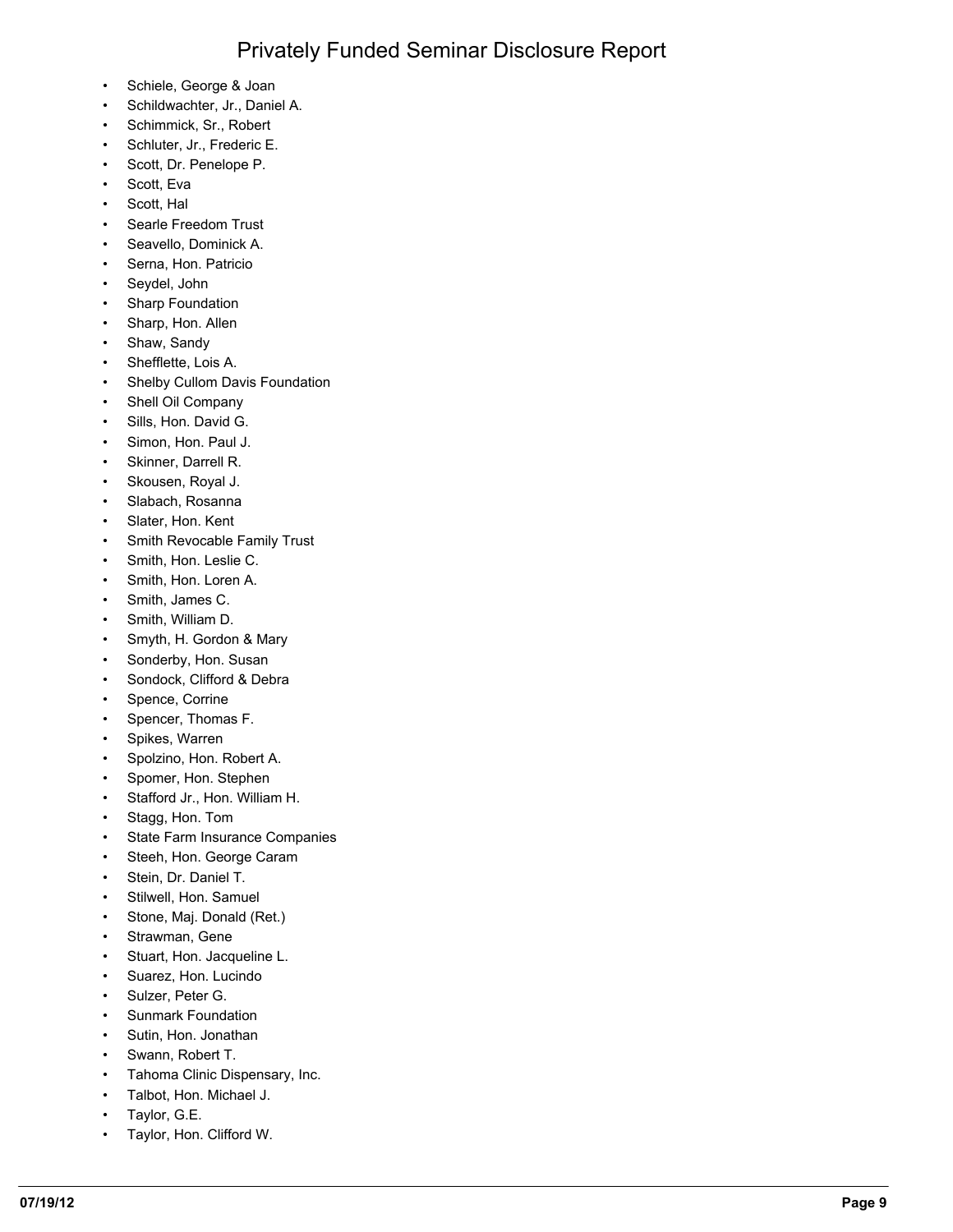- Temel, Seniye
- Terry, Mark & Vania
- Thibodeaux, Hon. Ulysses Gene
- Thomas, Hon. Bradford
- Thomas, Hon. Patricia
- Thornbrugh, Hon. P. Thomas
- Thorson, Thomas A.
- Tipton, Jr., Dr. Ancel C.
- Todd, John T.
- Toll, Dr. Giles D.
- Towles, William T.
- Tracy, Paul J.
- Traina, Trevor D.
- U.S. Chamber of Commerce
- Unilever United States, Inc.
- Upfield, James & Ramona
- Vago, Louis & Alice
- Van Cise, William S.
- Verizon Communications
- Vernon J. McKale Trust
- Viele, Jack T.
- Vierling, Hugh S.
- Voorhees, Hon. Richard
- Wade, Hon. Gary
- Wade, Linda
- Wade, Lloyd R.
- Wake, Hon. Neil V.
- Wal-Mart, Inc.
- Walker, Christopher W.
- Walsworth, Floyd
- Walter, Hon. Donald
- Ware IV, John H.
- Waterman, Richard H.
- Weber, Jr., Leory
- Webster, Sanford
- Wedemeyer, Jr., Hon. Ted E.
- Weinstein, Hon. Jack B.
- Weynand, Steven F.
- Whitwell, Sanford M.
- Wilkinson, Jr., Howard J.
- William E. Simon Foundation
- Williams, Carl
- Williams, Hon. Stephen F.
- Williams, Jr., Dr. John F.
- Wilson, James M.
- Wilson, Nellie C.
- Woelper, Sr., Walter E.
- Wolle, Hon. Charles R.
- Wood, Ronald & Theresa
- Woodhouse, John & Marilyn
- Woodriff, Piers
- Worthen, Hon. James T.
- Wright, Dr. John L.
- Young & Franklin, Inc.